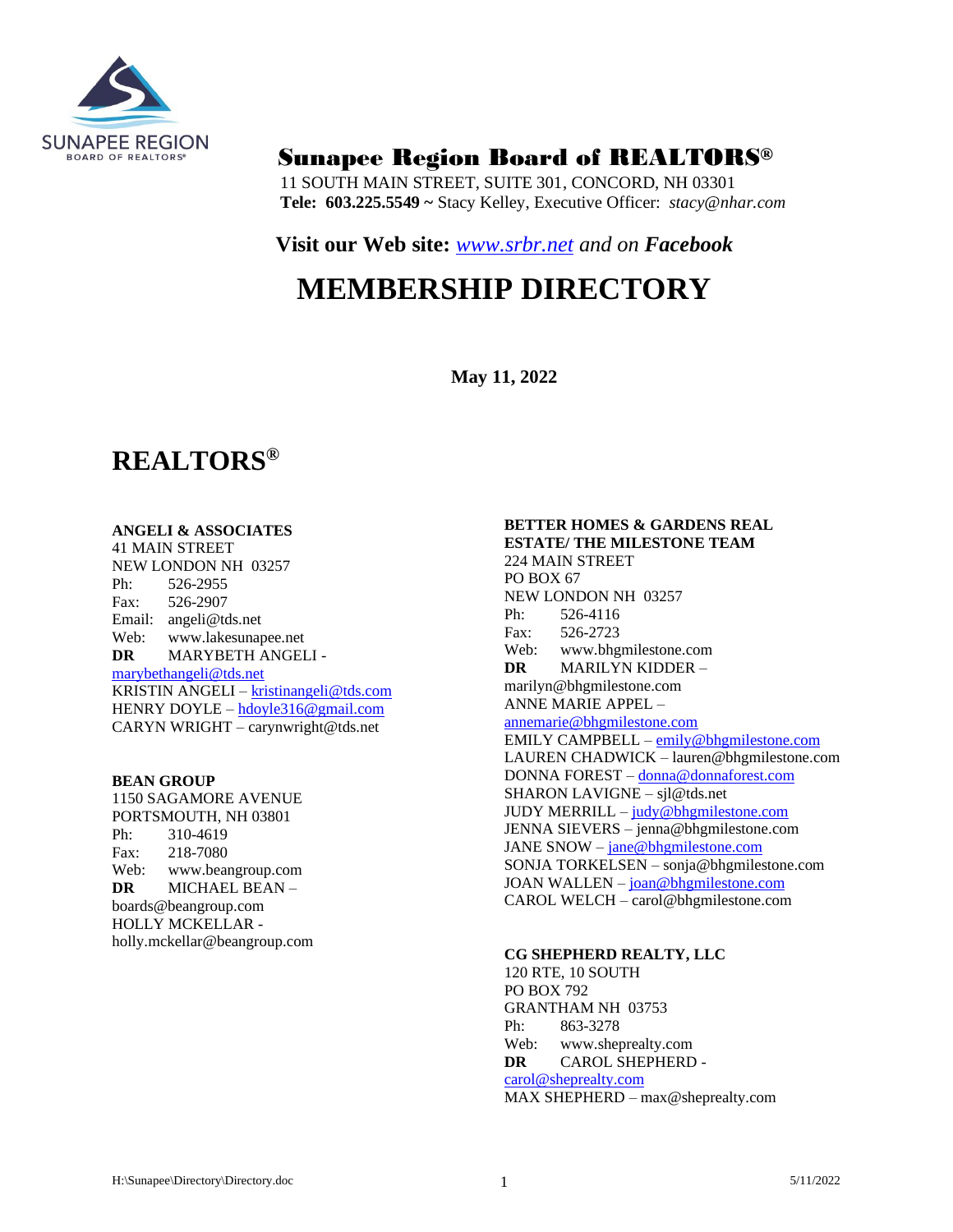## **COLDWELL BANKER J. HAMPE ASSOCIATES**

35 PLEASANT STREET CONCORD NH 03301 Ph: 224-4422 Fax: 228-3881 Email: jhampe@jhampe.com Web: www.jhampe.com **DR** JUDITH HAMPE – jhampe@jhampe.com CATHY DIAS - [ccdias@jhampe.com](mailto:ccdias@jhampe.com) RICHARD HAMPE – [rhampe@jhampe.com](mailto:rhampe@jhampe.com) LUKE MARTIN – lmartin@jhampe.com JOANIE McINTIRE - [jmcintire@jhampe.com](mailto:jmcintire@jhampe.com) BARBARA MOSTUE – bimostue@jhampe.com ERIK MOSTUE – emostue@jhampe.com

## **COLDWELL BANKER LIFESTYLES**

Sunapee Center 8 Soonipi Circle, Suite F Sunapee, NH 03782 Ph: 763-1271 Web: www.thecblife.com **DR** PAMELA RICHARDSON [pam@thecblife.com](mailto:pam@thecblife.com) SCOTT BENNETT - scott@thecblife.com JOHN CHIARELLA – [jcdcstar@yahoo.com](mailto:jcdcstar@yahoo.com) GIDGET DUCHARME – gidget@thecblife.com ROBERT GALLUP – [rob@thecblife.com](mailto:rob@thecblife.com) ADAM 'BUDDY' HOWE – [buddy@thecblife.com](mailto:buddy@thecblife.com) MARIE-LAURE LOVELL – [marie@thecblife.com](mailto:marie@thecblife.com) TYLER RICHARDSON – tyler@thecblife.com JAMES WOODLEY - jim@thecblife.com

#### **COLDWELL BANKER LIFESTYLES**

18 PIONEER POINT THE VISITOR'S CENTER GRANTHAM NH 03753 Ph: 863-4444 Web: www.thecblife.com **DR** DEEANN SHEPHERD – deeannre@gmail.com JEFFREY ADIE – [jeffadie@gmail.com](mailto:jeffadie@gmail.com) KIMBERLY BUMSTEAD – [kimberly@thecblife.com](mailto:kimberly@thecblife.com) CAROLINE MACDOUGALL – [caroline@thecblife.com](mailto:caroline@thecblife.com) ED MACNEILL - [edson@thecblife.com](mailto:edson@thecblife.com)

**COLDWELL BANKER LIFESTYLES** 370 MAIN STREET PO BOX 1113 NEW LONDON NH 03257 Ph: 526-4020 Fax: 526-2070 web: www.thecblife.com **DR** STEFAN TIMBRELL stefan@thecblife.com SUSAN BEDARD - [Sbedard@thecblife.com](mailto:Sbedard@thecblife.com) CLAIRE BOLAND – claire@thecblife.com MICHELLE BOUCHER - [michelle@thecblife.com](mailto:michelle@thecblife.com) JOSEPH BURNS - [joe@thecblife.com](mailto:joe@thecblife.com) KYLE CIOFFI – kyle@thecblife.com DAVID CLEVELAND - [davidc@thecblifee.com](mailto:davidc@thecblifee.com) TABITHA COLDWELL – [tabitha@thecblife.com](mailto:tabitha@thecblife.com) ABIGAIL COURTEMANCHE – [abbi@thecblife.com](mailto:abbi@thecblife.com) DANIEL COURTEMANCHE – dan@thecblife.com MARY LU CUMMINGS - marylou@thecblife.com DIMITRI DIMAKIS – [dimitri@thecblife.com](mailto:dimitri@thecblife.com) ALYCIA DIMUCCIO – alycia@thecblife.com CHARLES FORBES - charlie@thecblife.com DEANE GEDDES – [dgeddes@thecblife.com](mailto:dgeddes@thecblife.com) ALEXANDER GREEN – alex@thecblife.com DELBERT 'SONNY' HARRIS sonny@thecblife.com KAREN HASKELL – [khaskell@thecblife.com](mailto:khaskell@thecblife.com) MICHELE HOLTON – mholton@thecblife.com ARTY KATSANOS – arty@thecblife.com JOHN KINNEY -john@thecblife.com EDWARD KINZER – [ed@thecblife.com](mailto:ed@cblifestylesre.com) ALLISON LEWIS – allison@thecblife.com LAURA LORIO – [laura@thecblife.com](mailto:laura@cblifestylesre.com) LALENA MATHENY – [lalena@thecblife.com](mailto:lalena@thecblife.com) REBECCA MONIZ – beckymoniz@gmail.com TY MORRIS – [ty@thecblife.com](mailto:ty@cbylifestylesre.com) ASHLEY PHINNEY – ashley@thecblife.com SAMUEL SCHWARZ – [samuel@thecblife.com](mailto:samuel@thecblife.com) TRICIA THOMPSON – tricia@thecblife.com KAREN TIMBRELL – [karen@thecblife.com](mailto:karen@cblifestylesre.com) ROSEMARIE VANDERWERFF – rose@thecblife.com DEBRA WALKER – [DWalker@thecblife.com](mailto:DWalker@cblifestylesre.com) KATE ZIEGLER – kate@thecblife.com

#### **COLDWELL BANKER LIFESTYLES**

84 NORTH MAIN STREET CONCORD, NH 03301 Ph: 226-4020 Web: www.thecblife.com **DR** RACHEL de THOMAS – [rachel@thecblife.com](mailto:rachel@cblifestylesre.com) DAYNA BATES – [dayna@thecblife.com](mailto:dayna@cblifestylesre.com) RHONDA ROOD - [househunter@tds.net](mailto:househunter@tds.net)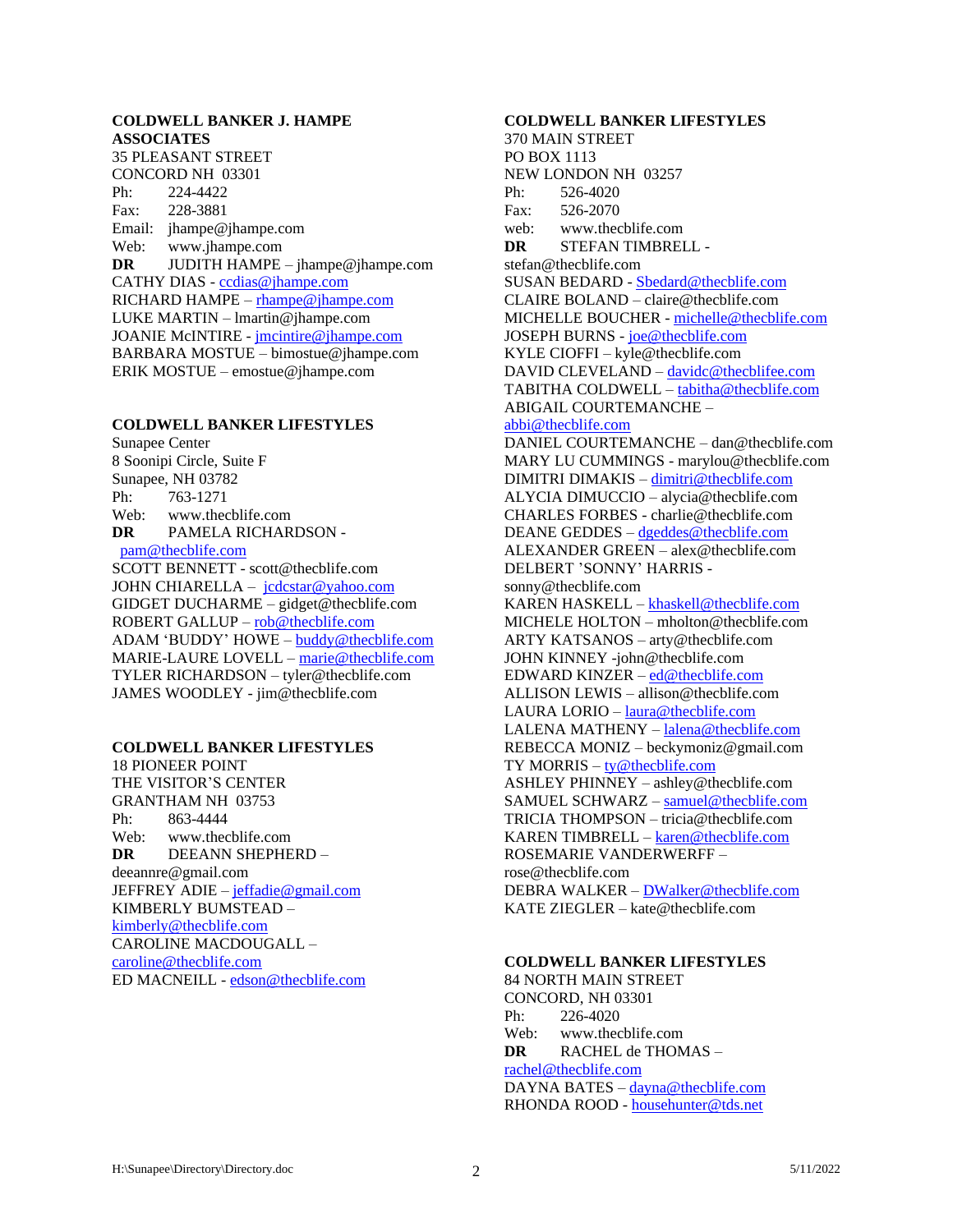#### **COWAN & ZELLERS**

30 SOUTH MAIN STREET, SUITE 101 CONCORD NH 03301 Ph: 225-3333 Fax: 227-1111 Email: info@cowanandzellers.com Web: www.cowanandzellers.com **DR** CALVIN HERST – calvin@cowanandzellers.com MARY COWAN - [mary@cowanandzellers.com](mailto:mary@cowanandzellers.com) ROLF GESEN – rolf@cowanandzellers.com MOLLY HARDENBERGH molly@cowanandzellers.com SANDRA HEINO – [sandy@cowanandzellers.com](mailto:sandy@cowanandzellers.com) JOHN LANGILL – [john@cherryhillhomesinc.com](mailto:john@cherryhillhomesinc.com) ELIZABETH MCNEILL – emcneill@gmail.com SUZANNE ZELLERS BECK – suzanne@cowanandzellers.com

## **CUSHING REAL ESATE**

PO BOX 640 NEW LONDON, NH 03257 Ph: 252-0730 **DR** BEN CUSHING – <u>[bencushing@gmail.com](mailto:bencushing@gmail.com)</u>

## **DOLAN REAL ESTATE**

474 ROUTE 11 PO BOX 61 SUNAPEE, NH 03782 Ph: 763-6033 **DR** JESSICA DOLAN – [Jessica@dolanre.com](mailto:Jessica@dolanre.com) CARTER AUCH – carter@dolanre.com BIANCA BARRETT – bianca@dolanre.com ZACKARY BOURQUE – zack@dolanre.com TRINA DAWSON – trina@dolanre.com ANTHONY DOLAN – [Anthony@dolanre.com](mailto:Anthony@dolanre.com) AMY HEFFERNAN – 1amyheff@gmail.com ANDREW IVEY – [andy@iveyre.com](mailto:andy@iveyre.com) TIMOTHY LEWIS – tim@dolanre.com GRANT TYLER – grant@dolanre.com

## **ELLIOT HANSEN ASSOCIATES**

877 ROUTE 103 NEWBURY, NH 03255 Ph: 763-9999 Fax: 763-4444 Web: www.elliothansen.com **DR** ELLIOT HANSEN elliothansen@comcast.net MEGAN MILLS - [megan.mills@comcast.net](mailto:megan.mills@comcast.net)

#### **EXP REALTY, LLC CONCORD**

6 LOUDON ROAD, SUITE 504 CONCORD, NH 03301 Ph: 888-398-7062 **DR** MELINDA TORRENS Email: [me.broker@exprealty.net](mailto:me.broker@exprealty.net) **R** DANIEL HEINZEN Email: [holghosthomes@gmail.com](mailto:holghosthomes@gmail.com)

## **FOUR SEASONS/SOTHEBY'S INTERNATIONAL REALTY** 259 MAIN STREET PO BOX 97 NEW LONDON NH 03257 Ph: 526-4050 Fax: 526-9330 Web: www.FourSeasonsSIR.com **DR** DOUG PEEL – [doug.peel@fourseasonssir.com](mailto:doug.peel@fourseasonssir.com) CARTER BASCOM – [carter.bascom@fourseasonssir.com](mailto:carter.bascom@fourseasonssir.com) ANITA BILLADO [anita.billado@fourseasonssir.com](mailto:anita.billado@fourseasonssir.com) JOHN CALDERWOOD – john.calderwood@fourseasonssir.com

DIANE GOSSELIN – diane.gosselin@fourseasonssir.com.com KAREN HOGLUND – [karen.hoglund@fourseasonssir.com](mailto:karen.hoglund@fourseasonssir.com) ANNE KERR – anne.kerr@fourseasonssir.com MICHAEL KOENIG – michael.koenig@fourseasonssir.com LIND[A MACKENZIE](mailto:MACKENZIE-linda.mackenzie@fourseasonssir.com)[linda.mackenzie@fourseasonssir.com](mailto:MACKENZIE-linda.mackenzie@fourseasonssir.com) TERRY MATTSON – terry.mattson@fourseasonssir.com SUSAN MOORE – susie.moore@fourseasonssir.com MISSY OWEN – [missy.owen@fourseasonssir.com](mailto:missy.owen@fourseasonssir.com) JANE PEEL – jane.peel@fourseasonssir.com PAMELA PERKINS – [pam.perkins@fourseasonssir.com](mailto:pam.perkins@fourseasonssir.com) GEORGE QUACKENBOS – [Bo.quackenbos@fourseasonssir.com](mailto:Bo.quackenbos@fourseasonssir.com) HOLLY SCRIVANI – holly.scrivani@fourseasonssir.com MARGARET WEATHERS – [margaret.weathers@fourseasonssir.com](mailto:margaret.weathers@fourseasonssir.com) JACKSON WHEELER – Jackson.wheeler@fourseasonnsir.com STEPHANIE WHEELER – [stephanie.wheeler@fourseasonssir.com](mailto:stephanie.wheeler@fourseasonssir.com)

ALICIA ZANDERIGO – Alicia.zanderigo@fourseasonssir.com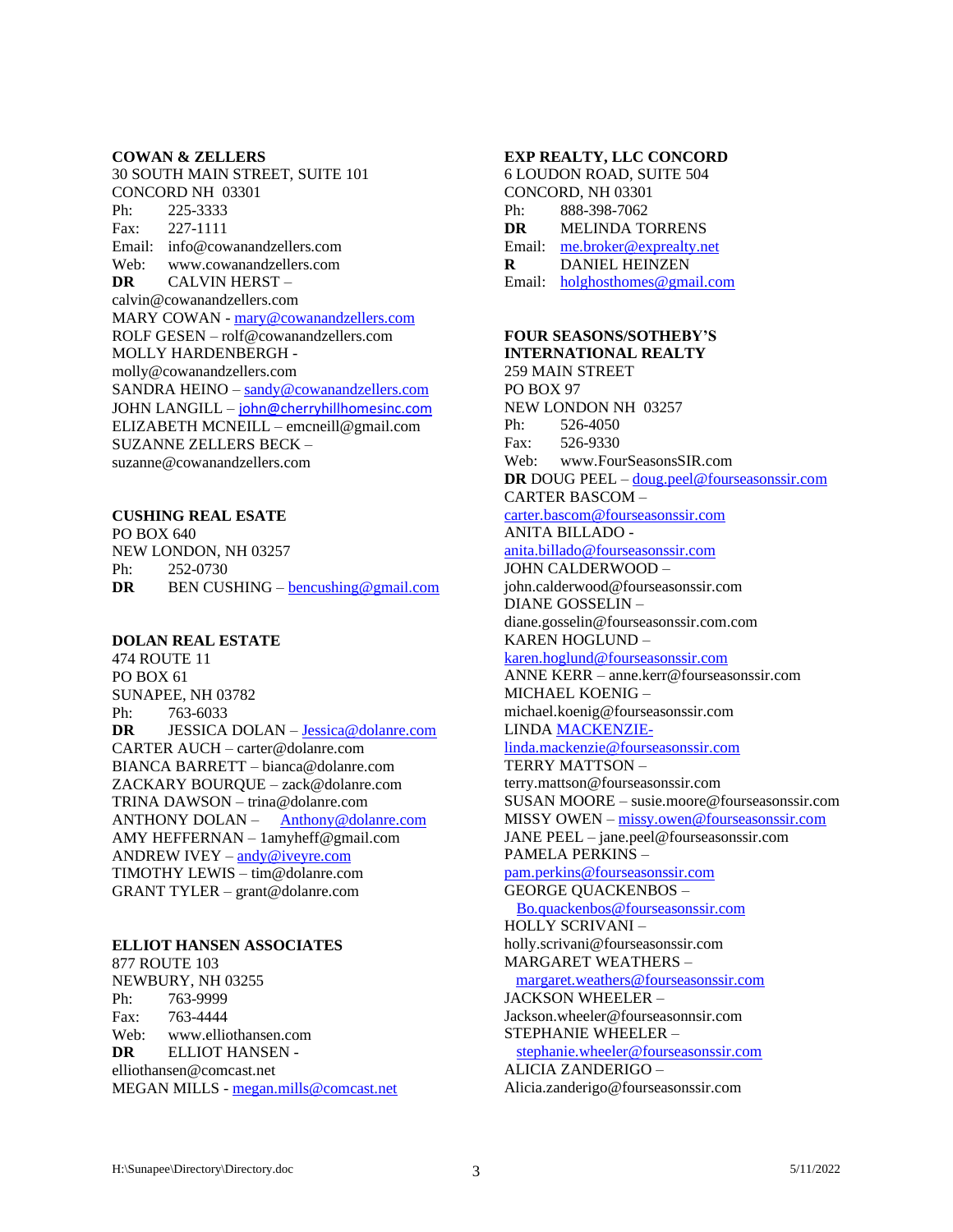## **GRAY LEDGES RENTALS & PROPERTY MANAGEMENT, LLC** P.O. BOX 523 9 NEWPORT ROAD, SUITE 3 NEW LONDON, NH 03257 Ph: 863-8881 Email: [melissa@grayledgesrentals.us](mailto:melissa@grayledgesrentals.us)

**DR** MELISSA ALLEN

## **GREEN REAL ESTATE**

19 NEWPORT ROAD NEW LONDON NH 03257 Ph: 526-2515 Fax: 526-2440 Web: www.greenre.com **DR** WILLIAM GREEN – billgreen@greenre.com

## **HARBOR LIGHT REALTY**

PO BOX 352 SUNAPEE NH 03782 Ph: 763-4932 Fax: 763-4616 Email: hlr@harborlightrealty.com Web: www.harborlightrealty.com **DR** A. DAVE SMITH – [dave@harborlightrealty.com](mailto:dave@harborlightrealty.com) HEIDI UNGER – [heidi@harborlightrealty.com](mailto:heidi@harborlightrealty.com) TRACY NANGERONI – tracy@harborlightrealty.com

#### **IDEAL PROPERTIES**

1158 RTE 11 SUNAPEE NH 03782 Ph: 763-9551 Web: www.idealpropertiesnh.com **DR** LINDA JOHNSON – [linda@idealpropertiesnh.com](mailto:linda@idealpropertiesnh.com)

#### **JOHN MacKENNA, REALTOR®**

168 LITTLE SUNAPEE ROAD NEW LONDON NH 03257 Ph: 340-0519 **DR** JOHN MacKENNA – johnmack@tds.net

## **KELLER WILLIAMS COASTAL & LAKES**

750 LAFAYETTE ROAD, STE 201 PORTSMOUTH, NH 03801 Ph: 610-8500 **DR** NATHAN DICKEY – [ndickey@kw.com](mailto:ndickey@kw.com) NATASHA LATONIA -natashalatona@kw.com KIMRI PYWELL – [kimripywell@kw.com](mailto:kimripywell@kw.com)

## **KELLER WILLIAMS LAKES AND**

**MOUNTAINS REALTY** 66 NH ROUTE 25 MEREDITH, NH 03253 Ph: 569-4663 **DR** NATHAN DICKEY – [ndickey@kw.com](mailto:ndickey@kw.com) DEVIN PENDLETON – [devinpendleton@kw.com](mailto:devinpendleton@kw.com)

#### **KELLER WILLIAMS REALTY METROPOLITAN**

168 SOUTH RIVER ROAD BEDFORD, NH 03110 Ph: 232-8282 **DR** ALAN RICE – slatvis@kw.com

#### **LAKE HOMES REALTY, LLC**

15 SOUTHLAKE LANE SUITE 200 HOOVER, AL 35244 Ph: 866-525-3466 Email: [LHRBroker@lakehomes.com](mailto:LHRBroker@lakehomes.com) **DR** VICKIE MELDER JAMES PUTNAM – [cpaynh@gmail.com](mailto:jputnam@thecblife.com)

## **LAKE SUNAPEE REALTY CO.**

178 YOUNG HILL ROAD SUNAPEE, NH 03782 Ph: 763-6000 Fax: 763-4343 **DR** PAUL SKARIN – paul.skarin@gmail.com

## **LAURA HALLAHAN REALTOR**

PO BOX 231 NORTH SUTTON, NH 03260 Ph: 848-2020 Email: [laura@ljhsells.com](mailto:laura@ljhsells.com) **DR** LAURA HALLAHAN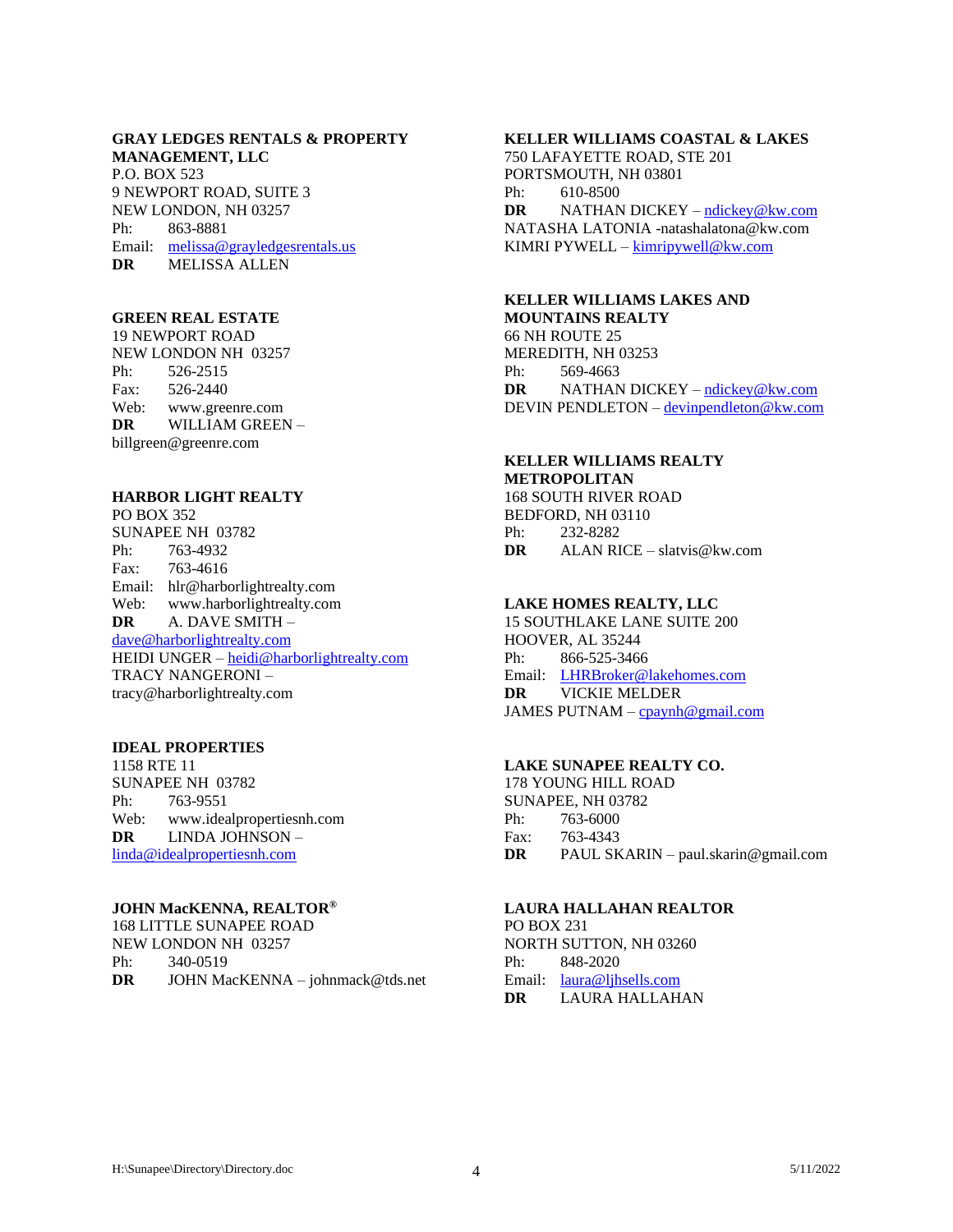## **LINDA WHIPPLE REAL ESTATE BROKER**

39 SUNNY LANE PO BOX 57 SUNAPEE NH 03782 Ph: 763-5155 Fax: 763-4348 Web: N/A **DR** LINDA WHIPPLE sales@lindawhipplerealestate.com

#### **O' HALLORAN GROUP/KELLER WILLIAMS LAKES & MOUNTAINS**

256 MAIN STREET PO BOX 1021 NEW LONDON, NH 03257 Ph: 526-8600 **DR** DAN O'HALLORAN- [dan@ohgrp.com](mailto:dan@sunapeeregionproperty.com) JASON BELL – [jason@ohgrp.com](mailto:jason@ohgrp.com) LISA FREDRICK – lisa@ohgrp.com JOSHUA LIZOTTE – josh@ohgrp.com LORI MEDING – lori@ohgrp.com CHRISTINA O'HALLORAN – [christina@ohgrp.com](mailto:christina@ohgrp.com) LEIGH STOCKER – leigh@ohgrp.com BRANDY WATERMAN – brandy@ohgrp.com

#### **REAL PROPERTY OPTIONS**

394 MAIN STREET NEW LONDON, NH 03257 Ph: 504-6460 Fax: 504-6458 **DR** ALAN CROTEAU – [broker@realpropertyoptionsnh.com](mailto:broker@realpropertyoptionsnh.com) R REBECCA HASTINGS – [rbhastings20@gmail.com](mailto:rbhastings20@gmail.com) R DAN MILLER – Daniel.L.Miller.RE@gmail.com R ERIC SCHULTZ – [eschultzre@gmail.com](mailto:eschultzre@gmail.com)

## **ROSENTHALL REALTY GROUP**

122 HALL FARM ROAD NEW LONDON, NH 03257 Ph: 455-1252 **DR** LINDA ROSENTHALL – [linda@lindarosenthall.com](mailto:linda@lindarosenthall.com)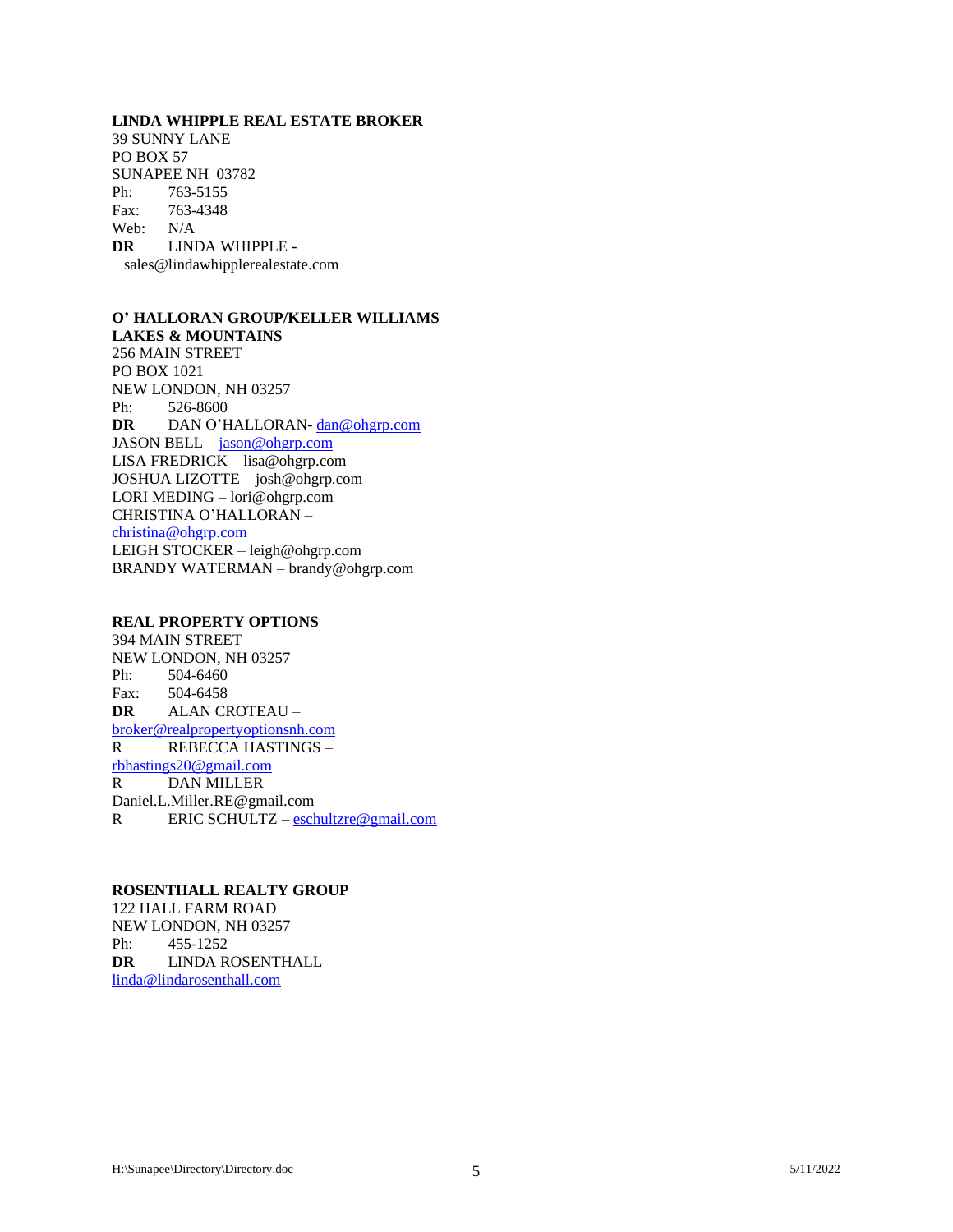## **IBIESSESS PARTINERS**

## **BANK OF NEW HAMPSHIRE**

325 WEST MAIN STREET HILLSBOROUGH, NH 03224 Ph: 527-3399 Email: [heath@banknh.com](mailto:heath@banknh.com) CHRISTINE HEATH

#### **BAR HARBOR BANK & TRUST**

321 MAIN STREET NEW LONDON, NH 03257 Ph: 653-7806 Email: [mhannon@barharbor.bank](mailto:mhannon@barharbor.bank) MICHAEL HANNON

9 MAIN STREET PO BOX 29 NEWPORT, NH 03773 Ph: 843-6616 JESSICA HOOPER Email: [jhooper@b](mailto:jhooper@)arharbor.bank

8 LOUDON ROAD, SUITE 4 CONCORD, NH 03301 Ph: 715-3902 Fax: 224-5337 DEB JOHNSON – djohnson@barharbor.ban CHRISTINE WAITE – [cwaite@barharbor.bank](mailto:cwaite@lakesunbank.com)

#### **BARTON INSURANCE AGENCY, INC**

52 MAIN STREET PO BOX 249 NEW LONDON, NH 03257 Ph: 526-6991 Fax: 426-9677 Email: [bbarton@nhins.com](mailto:bbarton@nhins.com) BENJAMIN BARTON

#### **CHIARELLA LAW OFFICE, P.C.**

71 PLEASANT STREET NEW LONDON NH 03257 Ph: 763-5879 Fax: 763-3075 Email: chialaw@chiarellalaw.com MICHAEL CHIARELLA

## **CLAREMONT SAVINGS BANK**

145 BROAD STREET CLAREMONT, NH 03743 Ph: 690-2745 Fax: 542-5432 BRIANNA CRITCH Email [Bcritch@claremontsavings.bank](mailto:Bcritch@claremontsavings.bank)

#### **Db LANDSCAPING, LLC**

PO BOX 356 SUNAPEE, NH 03782 Ph: 763-6423 Email: [dan@dblandscaping.com](mailto:dan@dblandscaping.com) DANIEL BRUZGA

## **EASTMAN COMMUNITY ASSOCIATION**

6 CLUB HOUSE LANE GRANTHAM NH 03753 Ph: 863-4240 Fax: N/A Email: lorie@eastmannh.org LORIE McCLORY

## **FLOORCRAFT, LLC**

231 NH RT. 11 WILMOT, NH 03287 Ph: 526-2600 Fax: 526-4162 Email: info@floorcraftnh.com KEN & TOBYN OLSON